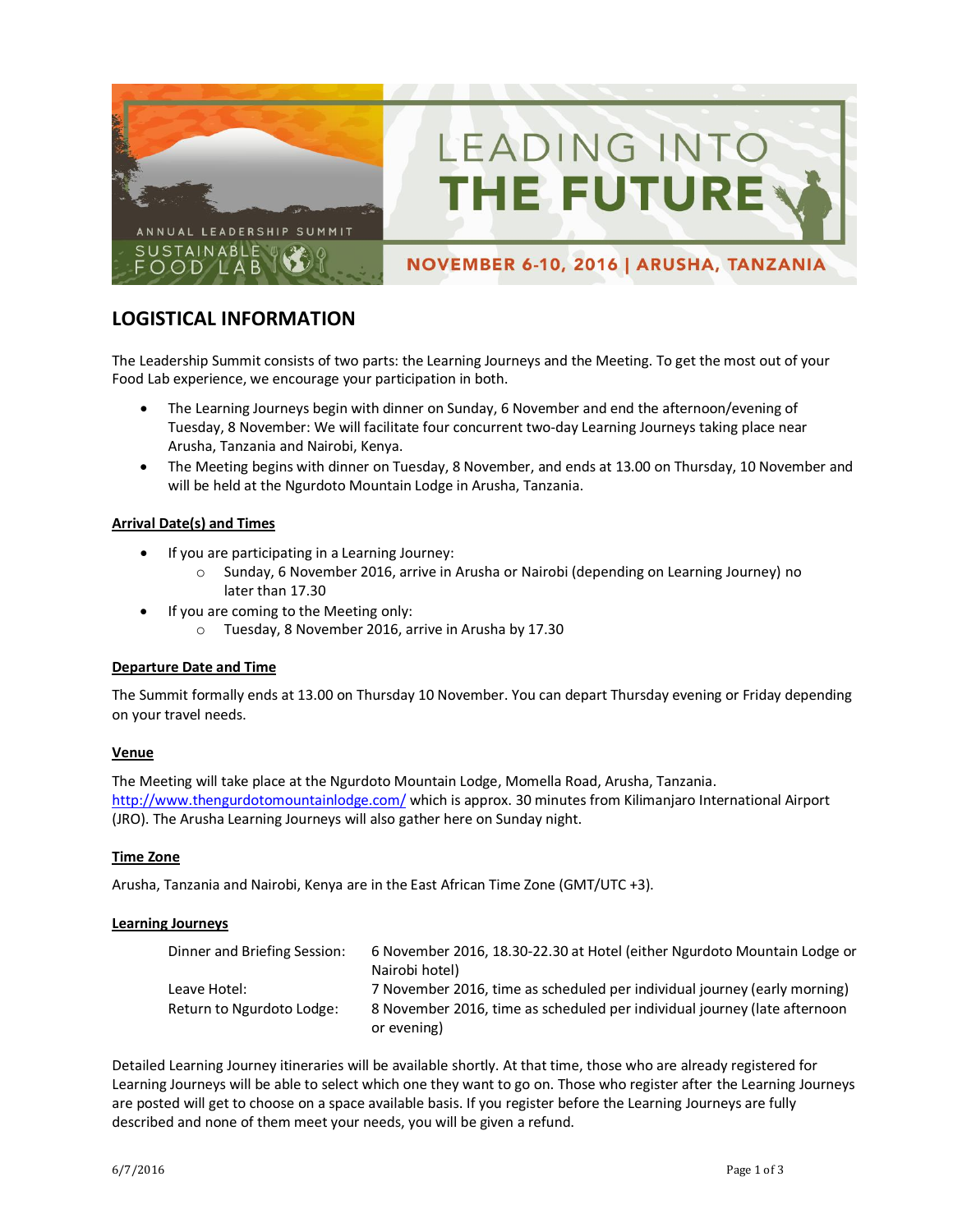#### **Registration Fees**

Two-Day Learning Journey and Meeting—\$1250

Includes a hotel room for Sunday and Monday nights only. See below for reservation information.

#### Meeting only—\$750

No hotel. See below for reservation information.

#### **Hotel Reservations**

When you register for the Summit, you will be asked if you need the Food Lab to make a hotel reservation for you. If so, we will make your hotel reservations for both the Learning Journeys and Meeting. We will take care of the payment for your room on Sunday and Monday nights for the Learning Journey and you will make payment directly to the Lodge upon arrival for the Meeting (for Tuesday night and on through your departure).

The hotel room rate is \$US 80.00 per night with tax including breakfast. To take advantage of this special room rate, you must register with us by 1 September, 2016.

#### **Cancellations/Changes/Refunds—DEADLINE 1 OCTOBER 2016**

#### **Meeting/Learning Journey Cancellations:**

You may cancel with a full refund by or before 1 October. Cancellations after 1 October are not eligible for a refund but a substitute may be sent.

#### **Hotel Cancellations:**

If you need to cancel your hotel room please let us know by **1 October.** Otherwise we will need to charge you for the full stay. In case of emergencies after 1 October, we will do our best to work with you, however we have a commitment to the hotel for your room after this date.

#### **Travel Information**

#### **Airfare**

We encourage you to reserve your passage as soon as possible in order to secure low airfares. Kilimanjaro International Airport (JRO) is the closest major airport for those taking part in one of the Arusha Learning Journeys or just the Meeting. **HOWEVER, if you will be participating in the Learning Journey that begins in Nairobi, you will fly directly to Nairobi's Jomo Kenyatta International Airport (NBO) and then fly onto Tanzania Tuesday evening as a group (you will need to book this ticket). Specific flight details are forthcoming.** Everyone will leave at the end of the meeting from Arusha (JRO).

#### **Ground Transportation**

More details will be available soon.

#### **Travel Documents**

Almost everyone needs a visa to enter Tanzania, which costs US\$50 for most nationalities (US\$100 for citizens of the USA) for a single-entry visa valid for up to three months. Officially, all travellers who come from a country with Tanzania diplomatic representation must obtain visas in advance. One-month singleentry visas (but not multiple-entry visas) are also currently issued on arrival at Kilimanjaro International but must be paid for in cash, in US dollars. Our advice: get your visa in advance if possible.

Should you require a letter from us to obtain your visa, we will supply you with one once you are fully registered and paid.

#### **Other Information**

**Meals**